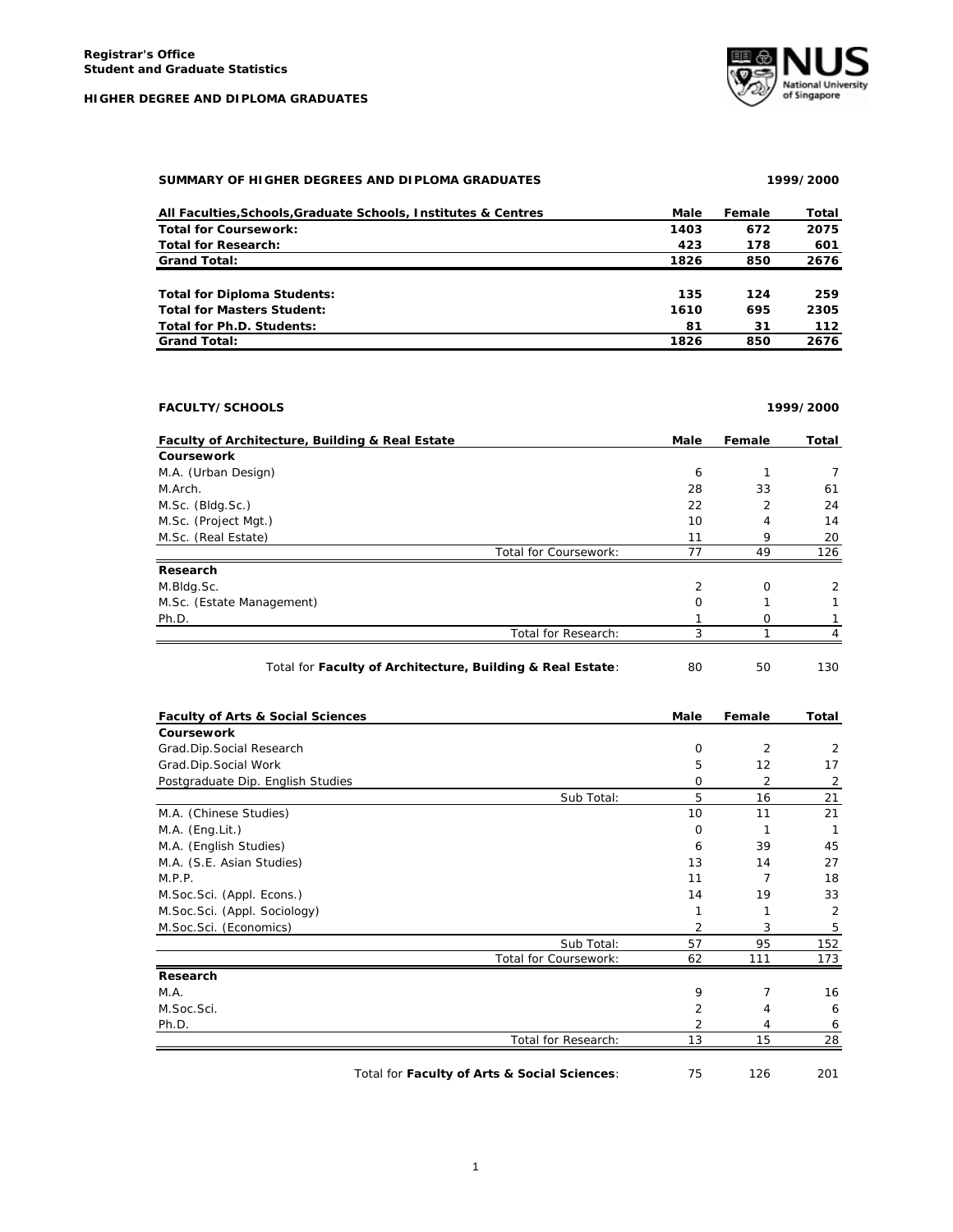

| <b>Faculty of Business Administration</b>         | Male         | Female         | Total |
|---------------------------------------------------|--------------|----------------|-------|
| Coursework                                        |              |                |       |
| Dip.Bus.Admin.                                    | 10           | 7              | 17    |
| Grad.Dip.Bus.Admin.                               | 16           | 11             | 27    |
| Sub Total:                                        | 26           | 18             | 44    |
| Asia-Pacific Executive MBA                        | 22           | 7              | 29    |
| Asia-Pacific Executive MBA (conducted in Chinese) | 27           | 5              | 32    |
| M.B.A.                                            | 82           | 39             | 121   |
| M.B.A. (conducted in Chinese)                     | 135          | 59             | 194   |
| M.Sc. (Applied Finance)                           | 24           | 11             | 35    |
| M.Sc. (Asia Pacific Human Resource Mgt.)          | 13           | 25             | 38    |
| M.Sc. (Mgt. of Tech.)                             | 74           | 24             | 98    |
| Sub Total:                                        | 377          | 170            | 547   |
| Total for Coursework:                             | 403          | 188            | 591   |
| Research                                          |              |                |       |
| M.Sc. (Management)                                | 7            | 5              | 12    |
| Total for Research:                               | 7            | 5              | 12    |
| Total for Faculty of Business Administration:     | 410          | 193            | 603   |
| <b>School of Computing</b>                        | Male         | Female         | Total |
| <b>Coursework</b>                                 |              |                |       |
| M.Comp.                                           | 0            | 1              | 1     |
| M.Sc. (Comp. & Info. Sci.)                        | 40           | 14             | 54    |
| Total for Coursework:                             | 40           | 15             | 55    |
| Research                                          |              |                |       |
| M.Sc.                                             | 34           | 7              | 41    |
| Ph.D.                                             | 3            | 0              | 3     |
| Total for Research:                               | 37           | 7              | 44    |
| Total for School of Computing:                    | 77           | 22             | 99    |
| <b>Faculty of Dentistry</b>                       | Male         | Female         | Total |
| Research                                          |              |                |       |
| M.Sc. D.                                          | 1            | 0              | 1     |
| Total for Research:                               | 1            | 0              | 1     |
| Total for Faculty of Dentistry:                   | $\mathbf{1}$ | 0              | 1     |
| <b>Faculty of Engineering</b>                     | Male         | Female         | Total |
| Coursework                                        |              |                |       |
| Grad.Dip.Aviation Mgt.                            | 2            | 1              | 3     |
| Grad.Dip.Env.Eng.                                 | 3            | 5              | 8     |
| Sub Total:                                        | 5            | 6              | 11    |
| M.Sc. (Chem. Eng.)                                | $\sqrt{3}$   | $\overline{2}$ | 5     |
| M.Sc. (Civil Eng.)                                | 84           | 15             | 99    |
| M.Sc. (Elect. Eng.)                               | 192          | 37             | 229   |
| M.Sc. (Env. Eng.)                                 | 25           | 8              | 33    |
| M.Sc. (Ind. & Sys. Eng.)                          | 55           | 14             | 69    |
| M.Sc. (Mat'l Sc. & Eng.)                          | 29           | 13             | 42    |
| M.Sc. (Mech. Eng.)                                | 54           | 4              | 58    |
| M.Sc. (Mechatronics)                              | 25           | 1              | 26    |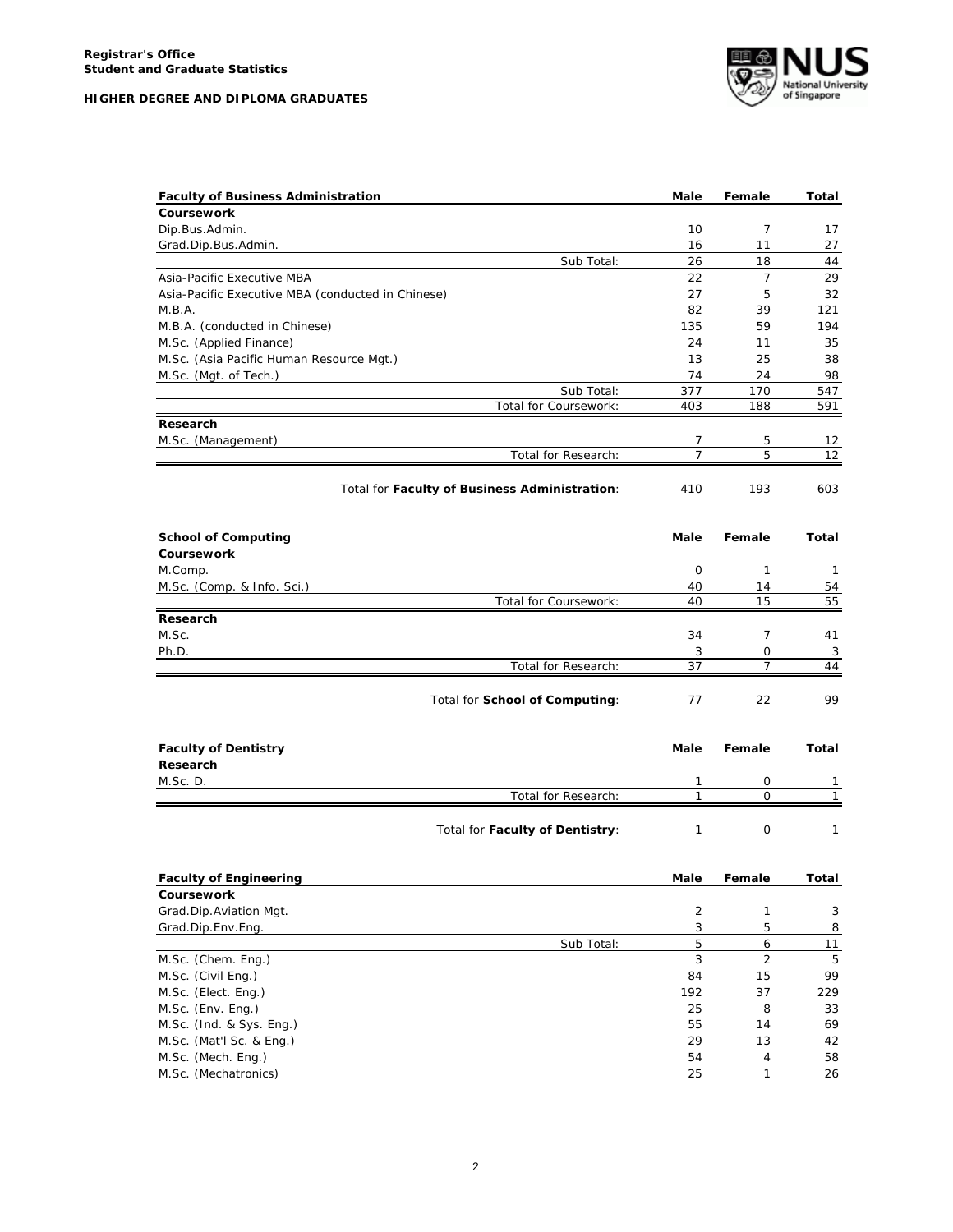

| M.Sc. (SHE)                 |                                   | 27           | 4              | 31             |
|-----------------------------|-----------------------------------|--------------|----------------|----------------|
| M.Sc. (Transp. Sys. & Mgt.) |                                   | 13           | $\overline{7}$ | 20             |
|                             | Sub Total:                        | 507          | 105            | 612            |
|                             | Total for Coursework:             | 512          | 111            | 623            |
| Research                    |                                   |              |                |                |
| M.Eng.                      |                                   | 220          | 66             | 286            |
| Ph.D.                       |                                   | 33           | 5              | 38             |
|                             | Total for Research:               | 253          | 71             | 324            |
|                             | Total for Faculty of Engineering: | 765          | 182            | 947            |
| <b>Faculty of Law</b>       |                                   | Male         | Female         | Total          |
| Coursework                  |                                   |              |                |                |
| Grad.Dip. Law               |                                   | 3            | 0              | 3              |
| Grad.Dip.Sing. Law          |                                   | 22           | 25             | 47             |
| Postgraduate Dip. Law       |                                   | 0            | $\mathbf{1}$   | $\mathbf{1}$   |
|                             | Sub Total:                        | 25           | 26             | 51             |
| Joint LL.M.                 |                                   | 0            | 1              | $\mathbf{1}$   |
| LL.M.                       |                                   | 12           | 14             | 26             |
| M.C.L.                      |                                   | 2            | 4              | 6              |
|                             | Sub Total:                        | 14           | 19             | 33             |
|                             | Total for Coursework:             | 39           | 45             | 84             |
| Research                    |                                   |              |                |                |
| LL.M.                       |                                   | 0            | 1              | 1              |
|                             | Total for Research:               | 0            | 1              | $\mathbf{1}$   |
|                             | Total for Faculty of Law:         | 39           | 46             | 85             |
| <b>Faculty of Medicine</b>  |                                   | Male         | Female         | Total          |
|                             |                                   |              |                |                |
| Research                    |                                   |              |                |                |
| M.D.                        |                                   | 0            | 2              | 2              |
| M.Sc.                       |                                   | 8            | 19             | 27             |
| Ph.D.                       |                                   | 6            | 6              | 12             |
|                             | Total for Research:               | 14           | 27             | 41             |
|                             | Total for Faculty of Medicine:    | 14           | 27             | 41             |
| <b>Faculty of Science</b>   |                                   | Male         | Female         | Total          |
| Coursework                  |                                   |              |                |                |
| Grad.Dip.Math               |                                   | 0            | 1              | 1              |
|                             | Sub Total:                        | 0            | 1              | $\overline{1}$ |
| M.Sc. (Statistics)          |                                   | 15           | 5              | 20             |
|                             | Sub Total:                        | 15           | 5              | 20             |
|                             | Total for Coursework:             | 15           | 6              | 21             |
| Research                    |                                   |              |                |                |
| M.Sc.                       |                                   | 54           | 32             | 86             |
| M.Sc. (Pharm.)              |                                   | $\mathbf{1}$ | 3              | 4              |
| Ph.D.                       |                                   | 33           | 11             | 44             |
|                             | Total for Research:               | 88           | 46             | 134            |

**GRADUATE SCHOOLS 1999/2000**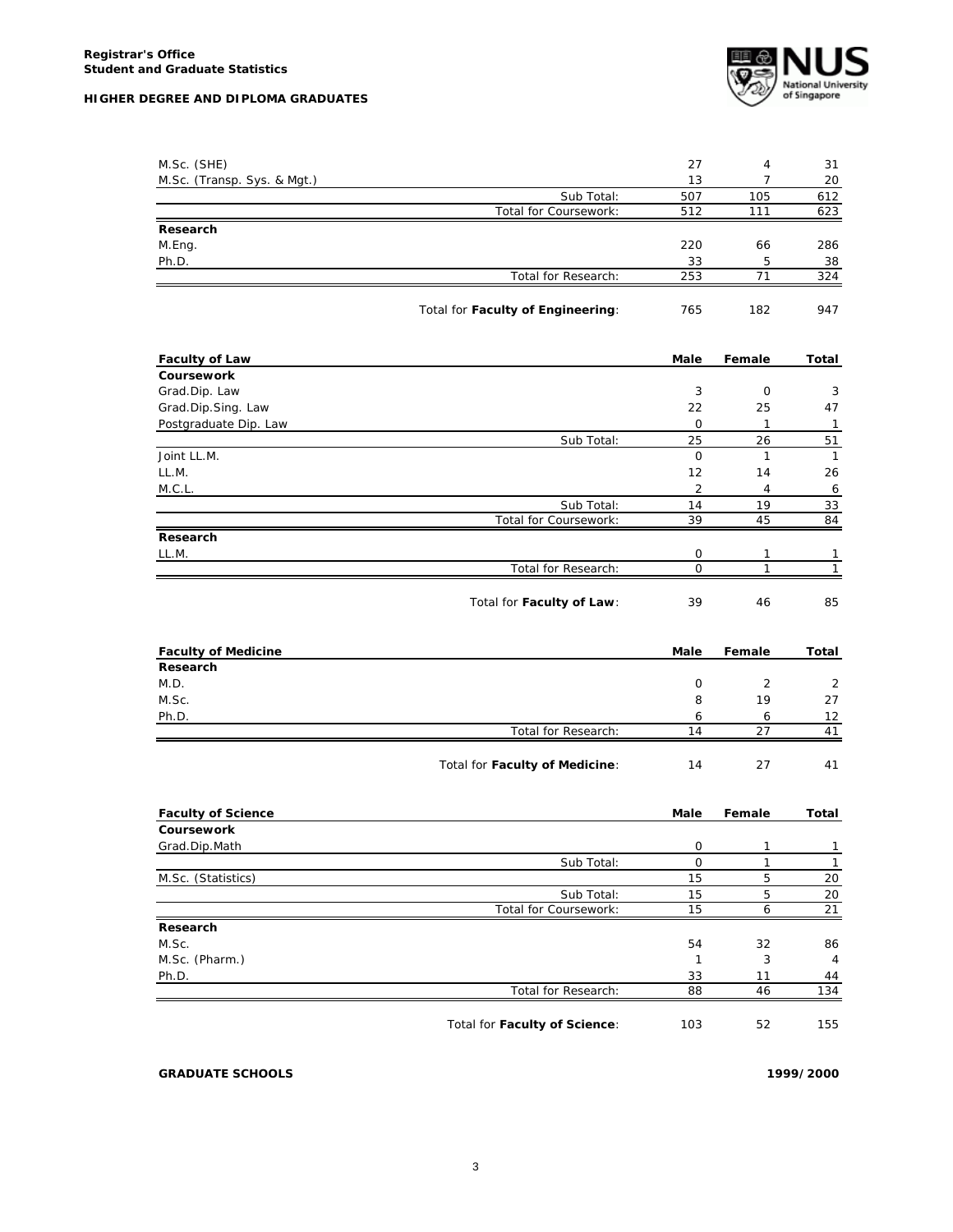| HIGHER DEGREE AND DIPLOMA GRADUATES |  |  |  |
|-------------------------------------|--|--|--|
|                                     |  |  |  |



| <b>Graduate School of Dental Studies</b> |                       | Male | Female | Total         |
|------------------------------------------|-----------------------|------|--------|---------------|
| Coursework                               |                       |      |        |               |
| M.D.S. (Oral & Maxillofacial Surg.)      |                       |      |        | $\mathcal{D}$ |
| M.D.S. (Orthodontics)                    |                       |      |        |               |
|                                          | Sub Total:            |      |        |               |
|                                          | Total for Coursework: |      |        |               |
|                                          |                       |      |        |               |

| Total for Graduate School of Dental Studies: |
|----------------------------------------------|
|                                              |

| <b>Graduate School of Medical Studies</b> |                       | Male     | Female         | Total |
|-------------------------------------------|-----------------------|----------|----------------|-------|
| <b>Coursework</b>                         |                       |          |                |       |
| Grad.Dip. Dermatology                     |                       | 15       | 6              | 21    |
| Grad.Dip. Geriatric Med.                  |                       | 8        | 2              | 10    |
| Grad.Dip. Occup.Med.                      |                       | 13       | 6              | 19    |
| Grad.Dip. Psychotherapy                   |                       | 7        | 11             | 18    |
|                                           | Sub Total:            | 43       | 25             | 68    |
| M.Clinical Embryology                     |                       | 3        | 8              | 11    |
| M.Med. (Anaesthesia)                      |                       | 9        | 8              | 17    |
| M.Med. (Diagnostic Radiology)             |                       | 2        |                | 3     |
| M.Med. (Family Medicine)                  |                       | 14       | 11             | 25    |
| M.Med. (Internal Medicine)                |                       | 8        | 3              | 11    |
| M.Med. (Obst. & Gynae.)                   |                       | 2        | $\overline{2}$ | 4     |
| M.Med. (OM)                               |                       | 3        | 3              | 6     |
| M.Med. (Ophthalmology)                    |                       | 11       | 4              | 15    |
| M.Med. (Paediatrics)                      |                       | $\Omega$ | 3              | 3     |
| M.Med. (PH)                               |                       | 4        | 4              | 8     |
| M.Med. (Psychiatry)                       |                       | 1        |                | 2     |
| M.Med. (Surgery)                          |                       | 5        | 2              | 7     |
|                                           | Sub Total:            | 62       | 50             | 112   |
|                                           | Total for Coursework: | 105      | 75             | 180   |

| Total for Graduate School of Medical Studies: | 105 |  | 180 |
|-----------------------------------------------|-----|--|-----|
|-----------------------------------------------|-----|--|-----|

| <b>INSTITUTES/CENTRES</b>                        |                     |      |                | 1999/2000 |
|--------------------------------------------------|---------------------|------|----------------|-----------|
| <b>Institute of Molecular &amp; Cell Biology</b> |                     | Male | Female         | Total     |
| Research                                         |                     |      |                |           |
| Ph.D.                                            |                     | 3    | 3              | 6         |
|                                                  | Total for Research: | 3    | 3              | 6         |
| Total for Institute of Molecular & Cell Biology: |                     | 3    | 3              | 6         |
| <b>Institute of Systems Science</b>              |                     | Male | Female         | Total     |
| Coursework                                       |                     |      |                |           |
| Dip.Syst.Anal.                                   |                     | 31   | 32             | 63        |
|                                                  | Sub Total:          | 31   | 32             | 63        |
| M.Tech. (Knowledge Eng.)                         |                     | 31   | $\overline{ }$ | 38        |
| M. Tech. (Software Eng.)                         |                     | 51   | 24             | 75        |

Total for **Institute of Systems Science**: 113 63 176

Total for Coursework: 113 63

Sub Total: 82 31 113<br>
Sursework: 113 63 176